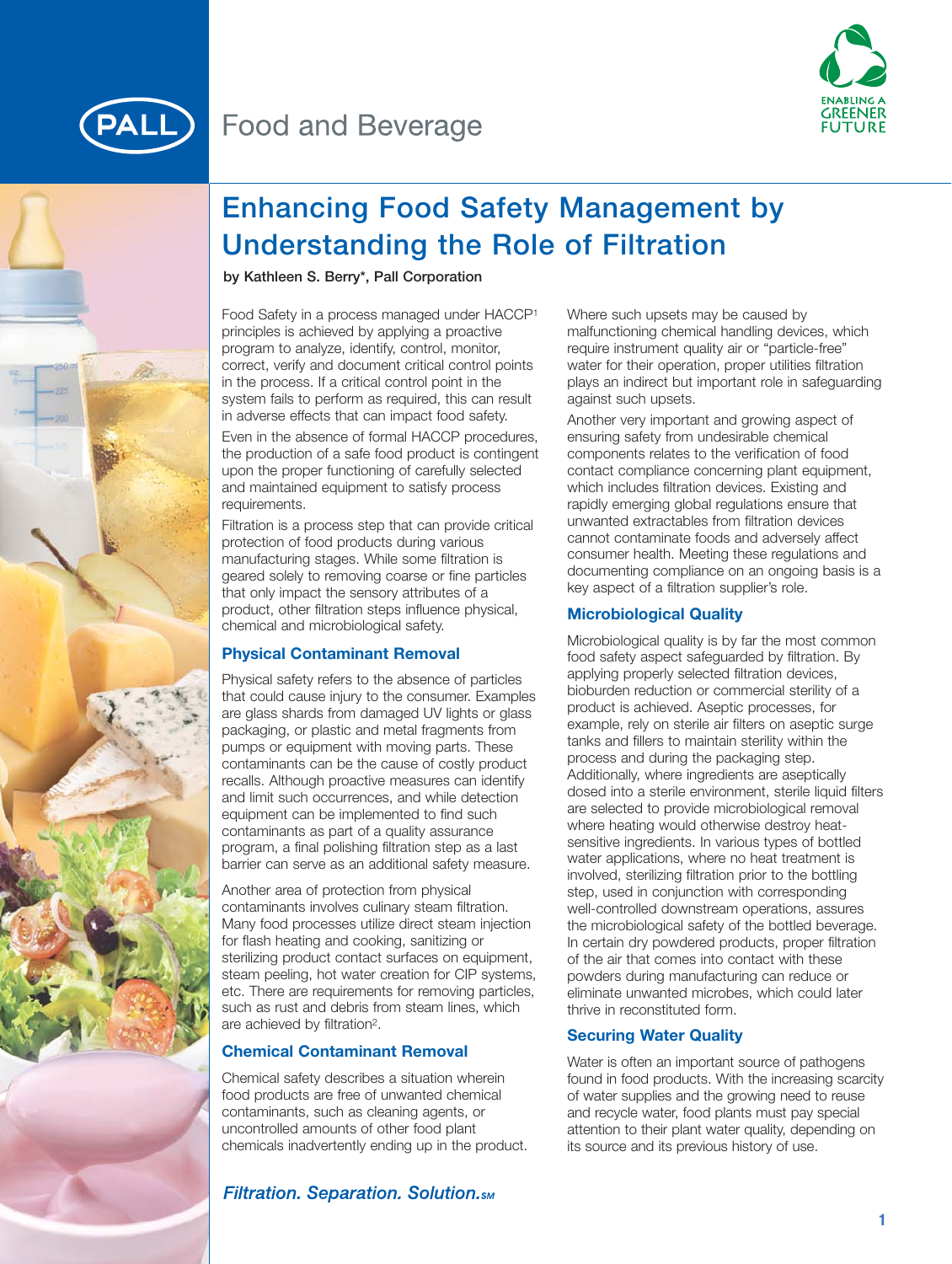

Where production plant water comes into direct contact with food materials or could cause contamination due to equipment malfunctioning, careful consideration must be given to its treatment. Process water, depending on its particular use, should be adequately filtered to remove any microorganisms or parasites that could contaminate the end product. An example involving special safety challenges is in the production of raw or minimally processed fresh produce, where water used in post-harvest practices such as washing or cooling must be carefully monitored for quality and the avoidance of cross-contamination. Filtration can ensure microbial levels are controlled.

#### **Understanding Filtration Performance**

The absence of standards regarding removal ratings and removal performance in the filtration world often causes the improper selection of filters. Filter retention ratings are often stated to be "nominal", "absolute", or microbial (even viral).

Nominal and absolute retention ratings refer to the removal solely of particles and should not be used to describe critical microbiological removal requirements. Particle removal efficiencies stated by filter manufacturers are based on tests, which document the degree of removal of standardized particles such as fine or coarse test dust or latex beads, usually hard spherical particles which have little to do with the morphology of microorganisms. Whether nominal or absolute, particle filters state removal efficiencies as the relationship between an upstream and a downstream particle count, expressed as a Beta ratio at a given particle size. Even the methods used to generate this data, such as the use of single pass or multiple pass challenge tests, type of particles, and the amount of challenge material must be looked at carefully in order to understand the true performance of a particle-rated filter.

| Compliant    |  |  |
|--------------|--|--|
|              |  |  |
| <b>ARABA</b> |  |  |
| Ο            |  |  |
|              |  |  |
|              |  |  |

Food contact compliance of filtration equipment brings food manufacturers one step closer to consumer protection.

Nominal filters provide only partial removal of contaminants and should never be used when critically important removal requirements exist. They can at best, be good prefilters for downstream final filters. Even within the nominal filter realm, removal ratings can range anywhere from 99 % removal efficiency (Beta 100 ratio) on downwards. Very nominal filters might, for example, only remove in the 60 % removal efficiency range, meaning 60 % of all particles at a given micron size. Additionally, nominally rated filters sometimes consist of fibrous, non-fixed pore structure media, which tend to unload contaminants under rising or fluctuating pressures.

Absolute filters are often understood to remove 99.9 % or greater of particles, although the term "absolute" is often used loosely. It is more precise to refer to removal efficiencies and specific Beta removal ratios. A 99.9 % removal efficiency means, that for every 1000 particles which hit the filter, only 1 particle passes through (Beta 1000 ratio). High-end absolute filters for critical applications remove 99.98 % of particles at a given micron rating, which means that for every 5000 particles which hit the filter, only 1 particle passes through (Beta 5000 ratio). Table 1 illustrates these concepts.

#### **Table 1** - Particle Removal Performance

| Beta Ratio <sup>1</sup> | Influent<br><b>Particle Count</b> | <b>Particles Retained</b> | Effluent<br><b>Particle Count</b> | Removal Efficiency <sup>2</sup> |
|-------------------------|-----------------------------------|---------------------------|-----------------------------------|---------------------------------|
| Beta 10                 | 5000                              | 4500                      | 500                               | 90 %                            |
| Beta 20                 | 5000                              | 4750                      | 250                               | 95%                             |
| Beta 100                | 5000                              | 4950                      | 50                                | 99%                             |
| <b>Beta 1000</b>        | 5000                              | 4995                      | 5                                 | 99.9 %                          |
| <b>Beta 5000</b>        | 5000                              | 4999                      |                                   | 99.98 %                         |

<sup>1</sup> Beta Ratio = influent particle count/ effluent particle count

<sup>2</sup> Removal Efficiency = (influent particle count – effluent particle count) x 100 / influent particle count







Pall Aria™ FB Filtration System Emflon® Filter Cartridges Membralox® Ceramic Ultipleat® High Flow<br>Membranes Filter Elements



Filter Elements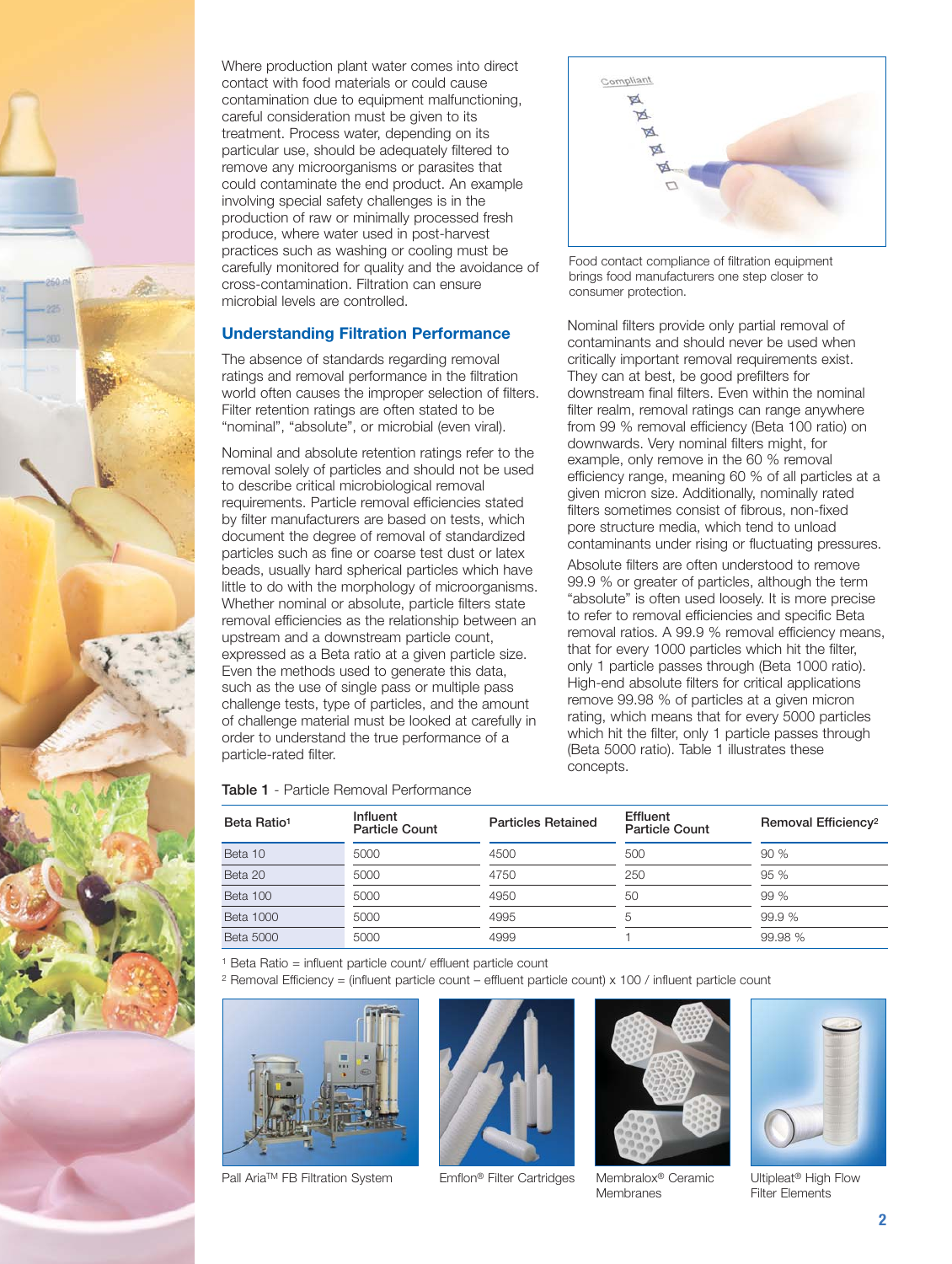

By contrast, microbiologically validated filters exhibit much higher removal ratings even than absolute rated particle filters. The removal efficiency of such filters is expressed as a titer reduction of model microbes, selected by virtue of their approximate size to express the performance of the filter. A validated microbial filter should be backed up by performance data showing the nature of the testing: the amount of microbes challenged to the filter (challenge level has an impact on performance!), the type of microorganisms, their size, the humidity and air flow rate of the test environment when validating sterile air filters, and so on. In addition, some filter manufacturers provide data on specific microorganism types and the filters' removal performance in specific liquids. It is only when carefully analyzing the nature of the testing done, that one can evaluate the true performance capability of the filter. In this respect, requesting a validation guide from a filter manufacturer will illuminate much information that would otherwise not be apparent from a simple data sheet.

Bioburden reduction filters provide a reduction in microbial levels. For example, a 0.45 micron rated membrane filter may claim a reduction of 106 when challenged with *Serratia marcescens* (a commonly used model organism for 0.45 micron rated membrane filters). It is important to pay special attention to the stated degree of removal, the challenge level, and the type of test microorganisms used. Obviously the resulting filtrate quality will be highly dependent on the incoming microbial load and on the application.

One example of a situation, in which bioburden reduction filters contribute indirectly to food safety is when their effective removal performance ensures that downstream heating equipment achieves the overall desired microbial kill effect. In the use of crossflow membrane filters in UHT milk processing, bacterial spore reduction upstream of the aseptic processing equipment is achieved.

By delivering lowered microbial loads to the UHT equipment, not only is quality degradation due to heating minimized but the target overall logarithmic reduction values are accomplished.

The 2004 FDA Guidance Document for Industry on Sterile Drug Products produced by Aseptic Processing3, while referencing drug products and offering nonbinding recommendations, can be applied to critical food industry applications. It describes the use of hydrophobic, integritytestable membrane filters for sterile compressed gas. Further, it describes sterilizing grade filters in general, to have a rated pore size of 0.2 micron or smaller. They should be validated for reproducible removal of viable microorganisms from a process stream, resulting in sterile effluent under worst-case production conditions when liquid challenged with 107 specific test organisms per cm2 of effective filtration area. The common model microorganism used for this purpose is *Brevundimonas diminuta ATCC 19146*, with mean diameter of 0.3 micron, due to its small size. Based on the filtration area of a typical 10 inch filter cartridge, this equates to a titer reduction of >1010 or a logarithmic reduction value (LRV) of >10. Conservative validation methodology provides a margin of safety beyond this requirement.

To contrast particle removal from microbial removal performance, while an "absolute-rated" Beta 5000 particle removal filter exhibits a removal efficiency of 99.98 % of *particles* challenging a filter, a sterilizing grade liquid filter exhibits a removal efficiency of >99.99999999 % of *microorganisms* challenged to the filter! Tables 2 and 3 compare filter microbial performance and its relation to downstream contamination.

| Titer<br>Reduction <sup>1</sup><br>(Tr) | ∟og<br>Reduction<br>Value (LRV) | Challenge<br>∟evel <sup>2</sup><br>(ctu/cm <sup>2</sup> ) | <b>Filter Area</b><br>(cm <sup>2</sup> ) | Influent<br>Microbial<br>Load<br>(cfu) | Effluent<br>Microbial<br>Load<br>(cfu) | Removal<br>Efficiency <sup>4</sup> |
|-----------------------------------------|---------------------------------|-----------------------------------------------------------|------------------------------------------|----------------------------------------|----------------------------------------|------------------------------------|
| 10 <sup>6</sup>                         | 6                               | 125/cm <sup>2</sup>                                       | 8000                                     | 10 <sup>6</sup>                        |                                        | 99.9999 %                          |
| 10 <sup>6</sup>                         | 6                               | $1.25 \times 10^{5}$ /cm <sup>2</sup>                     | 8000                                     | 10 <sup>9</sup>                        | 10 <sup>3</sup>                        | 99.9999 %                          |
| 10 <sup>6</sup>                         | 6                               | $1.25 \times 10^{7}/\text{cm}^2$                          | 8000                                     | $10^{11}$                              | 10 <sup>5</sup>                        | 99.9999 %                          |
| $>10^{11}$                              | >11                             | 1.25 x 107/cm <sup>2</sup>                                | 8000                                     | $10^{11}$                              | $0$ (sterile) $3$                      | >99.999999999 %                    |

**Table 2** - Microbial Removal Performance

<sup>1</sup> Titer Reduction = influent microbial load / effluent microbial load

<sup>2</sup> Colony forming units (cfu) / cm2

<sup>3</sup> In cases where the effluent contains 0 microorganisms (sterile effluent), a downstream load of 1 is used to calculate the titer reduction and resulting removal efficiency, as otherwise no division through 0 is possible

<sup>4</sup> Removal Efficiency = (influent microbial load – effluent microbial load) x 100 / influent microbial load

**Table 3** - LRV Performance and Rate of Contamination

| Log Reduction Value (LRV) | Influent Microbial Load<br>(cfu/Liter) | <b>Effluent Microbial Load</b><br>(cfu/Liter) | <b>Rate of Contamination</b> |
|---------------------------|----------------------------------------|-----------------------------------------------|------------------------------|
| 6                         | 100000                                 | 0.1                                           | l cfu/10 Liters              |
|                           | 100000                                 | 0.000001                                      | l cfu/ 1000000 Liters        |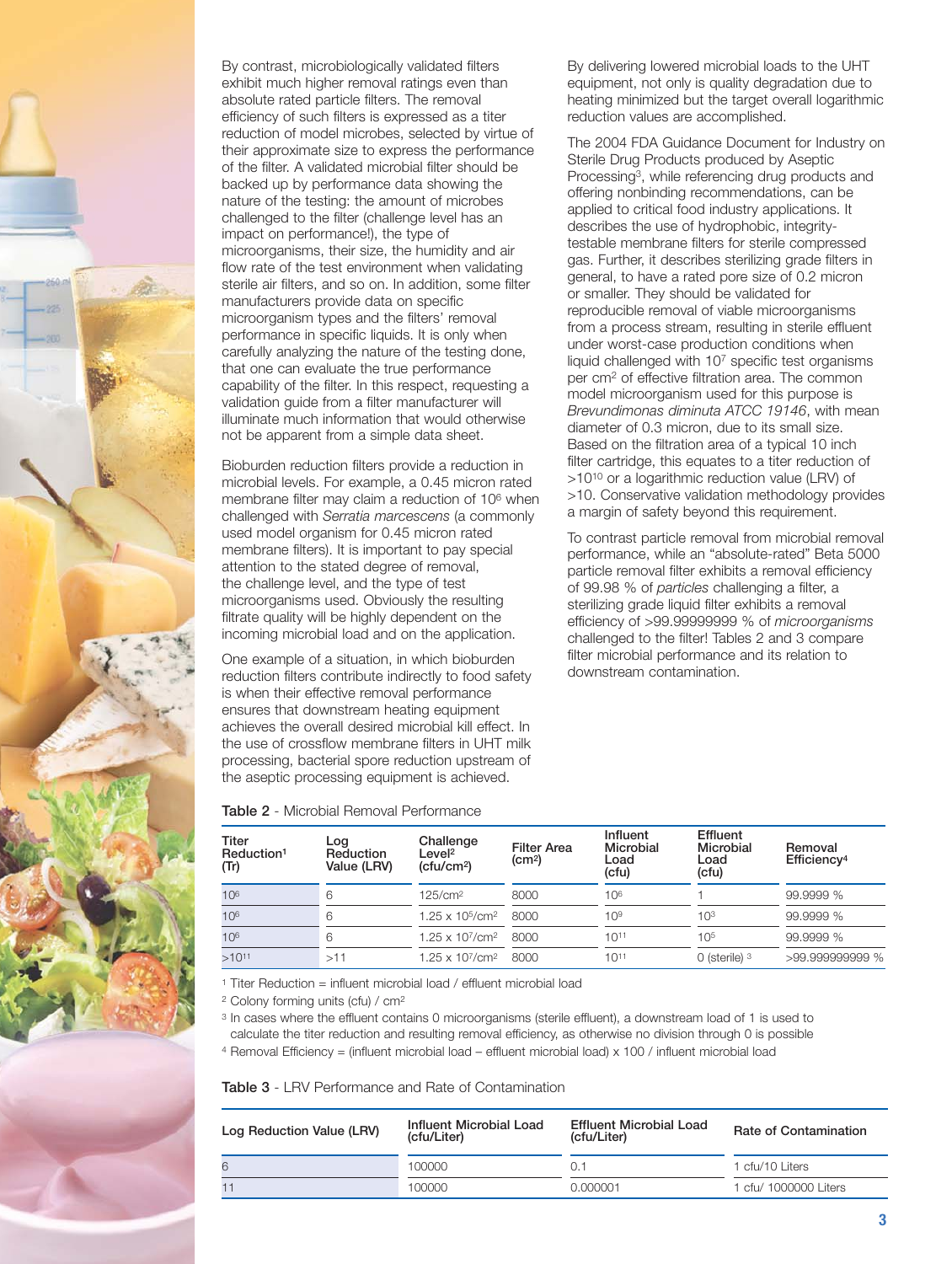

The 2004 FDA Guidance Document also describes the use of membrane filters for air filtration on critical equipment such as tanks containing sterilized materials, and filters acting as sterile boundaries or supplying sterile gases. HEPA4 filters are typically referenced mainly for aseptic processing room filtration, and exhibit at least a 99.97 % removal of particles in gas greater than 0.3 micron in diameter.

Critical applications are described in PDA Technical Report 40 for Sterilizing Filtration of Gases<sup>5</sup> as those applications in which "process fluids are in direct contact with sterile final product or critical surfaces of the associated equipment".

For sterilizing gas filters on such critical applications, the removal performance should be exhibited not only in dry, but also in moist gas. Liquid bacterial challenge testing represents a worst case condition for these filters. Due to the way filtration mechanisms work, Brownian movement of gas molecules in gas streams (Figure 1) causes impingement of entrained particles on the filter media and their capture (Figures 2, 3), much more easily than when liquid streams pass through a filter (Figure 4). This is called diffusional interception. Filtration of gases is always easier to achieve than filtration of liquids, so that a given filtration removal rating in a gas is always tighter than the same filter's performance in a liquid. As an example, a 0.2 micron microbially validated sterilizing grade filter removes bacteria in this size range in liquids but removes much smaller particles such as viruses (in the nanometer size range) in gas. In a related example, a 3 micron particle-rated liquid filter would perform as a much tighter filter on dry gas, generally removing particles in the approximate range of 1/5 to 1/10 of the particle size.

Sterile air filters that wet out due to moisture condensation in pipelines, fluctuating pressures, or malfunctioning of upstream air drying equipment, revert to their removal rating in liquids (Figure 4). Unless these filters are validated for sufficient bacteria removal in liquids, it is questionable whether sufficient protection is afforded in a critical air application. Use of hydrophobic filters prevents wetting out and the resulting blockage of air flow, however, as filters vary in their degree of hydrophobicity, depending on the specific type and treatment of the filter media, one cannot assume that all hydrophobic filters are equal, and further, that they will remain constantly hydrophobic even with multiple steaming cycles over time.

Hydrophobicity is expressed in terms of CWST (critical wetting surface tension), which is determined by a drop test and the measurement of the contact angle of a liquid with known surface tension on a solid surface. Measured in dynes/cm, with lower values indicating increased hydrophobicity, CWST of filter media is dependent on materials of construction and surface roughness of the media.



**Figure 1** - Gas molecules are in a state of random motion, or Brownian movement.



**Figure 2** - Small particles or aerosol droplets in the gas are struck by the moving gas molecules and displaced.



**Figure 3** - Due to Brownian motion, diffusional interception is the key filtration mechanism occurring in dry gas. Particles many times smaller than the filter pore size are intercepted.



**Figure 4** - Diffusional interception does not work under moist conditions.